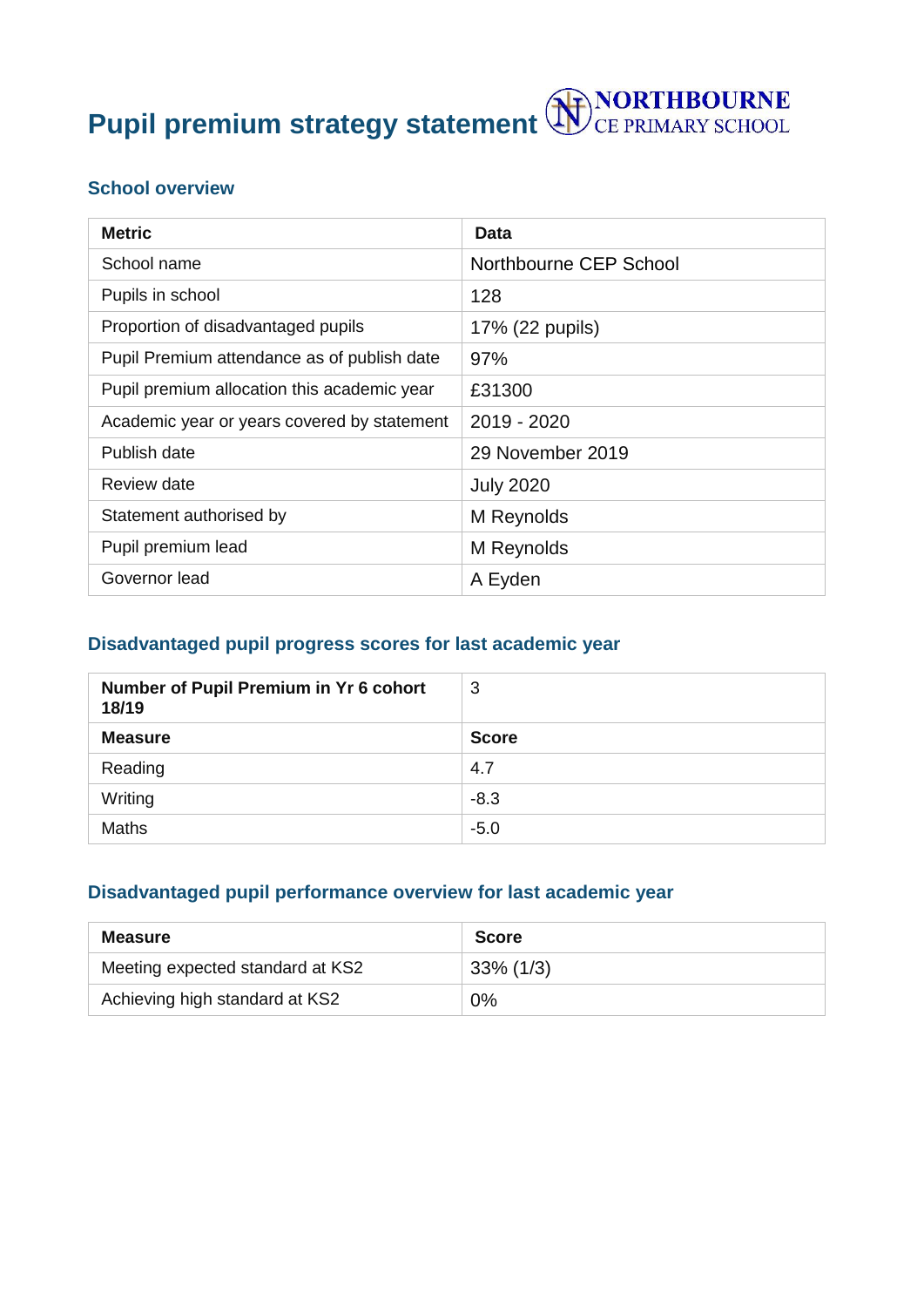### **Strategy aims for disadvantaged pupils**

| <b>Measure</b>                                   | <b>Activity</b>                                                                                                                                                                                                                      |
|--------------------------------------------------|--------------------------------------------------------------------------------------------------------------------------------------------------------------------------------------------------------------------------------------|
| Priority 1                                       | Raise outcome in Writing across all key stages by<br>ensuring teaching staff and support staff access<br>training, modelling and peer mentoring in developing<br>high expectations and effective strategies in writing<br>practices. |
| Priority 2                                       | Engage with Maths Hub in research based Maths for<br>Mastery teaching practices. Embed whole class<br>mastery pedagogy across all classes.                                                                                           |
| Barriers to learning these<br>priorities address | Build a staff pedagogical culture of high expectations<br>for all.                                                                                                                                                                   |
| Projected spending                               | Maths Hub $£3500 - Writing £7500$ (inc RR)                                                                                                                                                                                           |

## **Teaching priorities for current academic year**

| Aim                     | Target                                                                   | <b>Target date</b> |
|-------------------------|--------------------------------------------------------------------------|--------------------|
| Progress in Reading     | Achieve Significantly Above national<br>average progress in KS2 Reading. | Summer 2020        |
| Progress in Writing     | Achieve In Line with national average<br>progress scores in KS2 Writing. | Summer 2020        |
| Progress in Mathematics | Achieve In Line with national average<br>progress scores in KS2 Maths.   | Summer 2020        |
| <b>Phonics</b>          | Achieve above national average<br>expected standard in Phonics Check.    | Summer 2020        |
| Other                   |                                                                          |                    |

#### **Remember to focus support on disadvantaged pupils reaching the expected standard in phonics check at end of year 1.**

| <b>Measure</b>                                   | <b>Activity</b>                                                                                                                                             |
|--------------------------------------------------|-------------------------------------------------------------------------------------------------------------------------------------------------------------|
| <b>Phonics Priority</b>                          | Ensure all relevant staff (including NQTs and TAs)<br>have received paid-for training and NQT / peer<br>mentoring to deliver the phonics scheme effectively |
| Barriers to learning these<br>priorities address | Build a staff pedagogical culture of high expectations<br>for all.                                                                                          |
| Projected spending                               | <b>Phonics training &amp; mentoring £1000</b>                                                                                                               |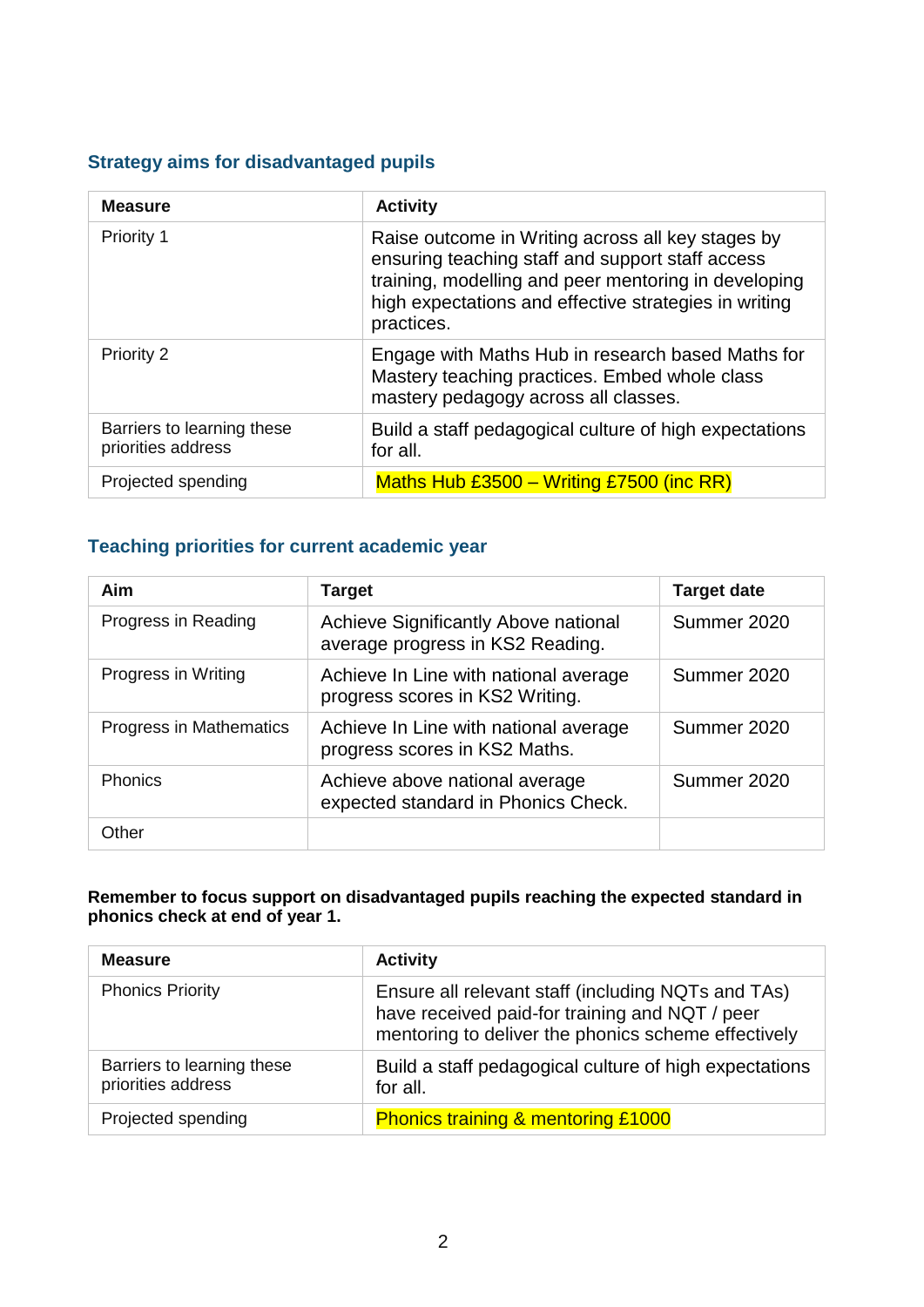# **Targeted academic support for current academic year**

| <b>Measure</b>                                   | <b>Activity</b>                                                                                                                           |
|--------------------------------------------------|-------------------------------------------------------------------------------------------------------------------------------------------|
| Priority 1                                       | Develop and embed ethos of high expectations of<br>staff and pupils for writing stamina in the re-designed<br>school curriculum.          |
| Priority 2                                       | Complete year of Maths Hub research based<br>training for Maths for Mastery teaching practices.<br>Embed lead practice in Year 5/6 class. |
| Barriers to learning these<br>priorities address | Build a staff pedagogical culture of high expectations<br>for all.                                                                        |
| Projected spending                               | £3500 Maths Hub - £2500 Staff curriculum training                                                                                         |

# **Wider strategies for current academic year**

| <b>Measure</b>                                   | <b>Activity</b>                                                                                                                              |
|--------------------------------------------------|----------------------------------------------------------------------------------------------------------------------------------------------|
| Priority 1                                       | Develop leadership capacity of SENCo in order for<br>whole school and class based interventions to be<br>rigorously monitored and evaluated. |
| Priority 2                                       | Continue to build CPD for SENCo and appropriate<br>staff, to support pupils with acute barriers to<br>learning.                              |
| Priority 3                                       | Provide capacity for lead safeguarding provision to<br>negate pupil anxiety and /or absence that impacts on<br>learning and progress.        |
| Priority 4                                       | Develop a mental health lead in school in order to<br>support pupil wellbeing and promote positive<br>behaviours for learning.               |
| <b>Priority 5</b>                                | Provide OAA / Residential experiences for<br>vulnerable / PP, to enhance behaviours for learning.                                            |
| Barriers to learning these<br>priorities address | Improve readiness for learning and outcomes for<br>most disadvantaged and vulnerable pupils.                                                 |
| Projected spending                               | £2000 SENCo courses & CPD - £7000 Safeguarding<br>- £2000 Mental Health Lead - £1000 OAA<br><b>Residential</b>                               |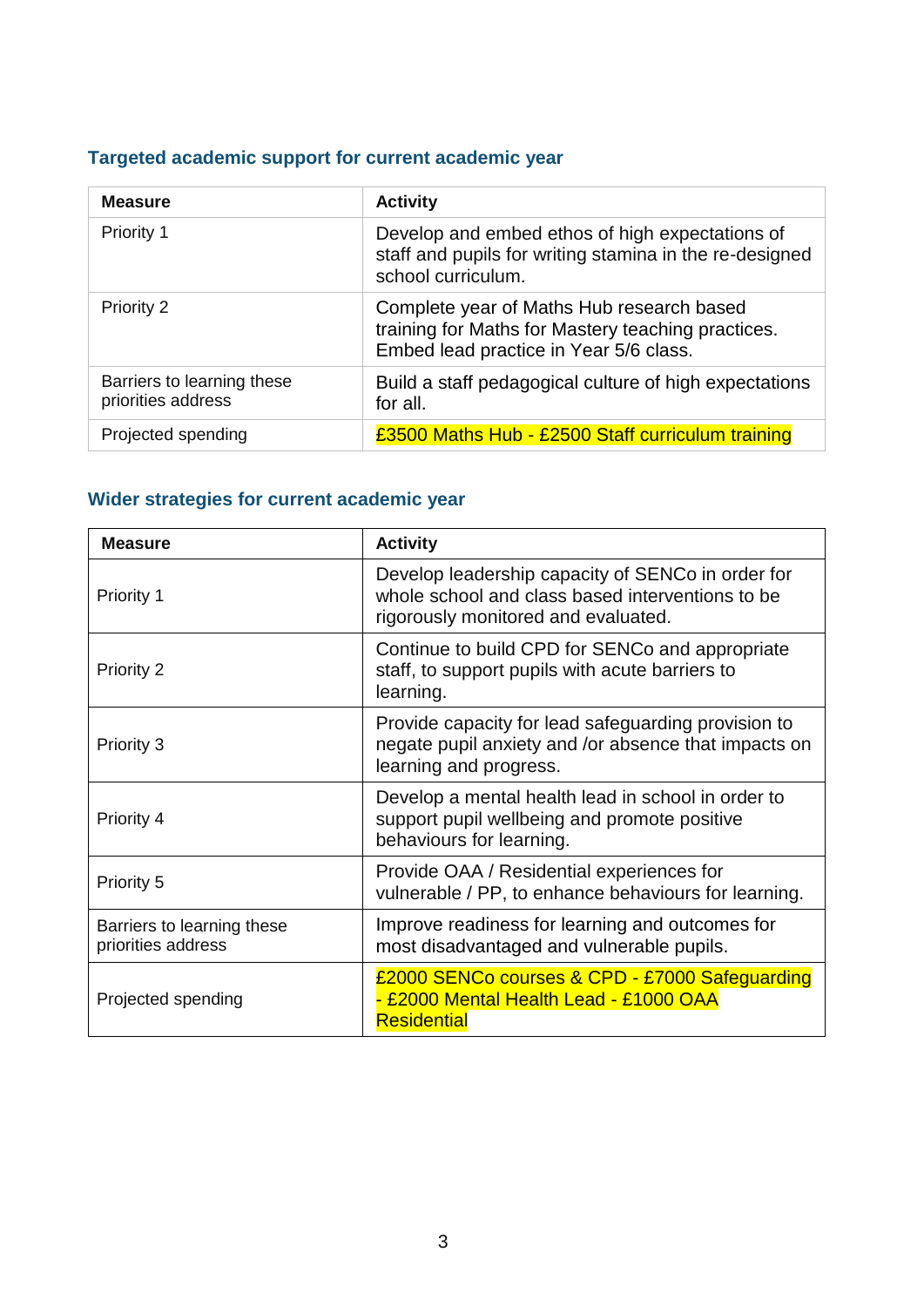# **Monitoring and Implementation**

| Area                        | <b>Challenge</b>                                                                                                                                                                                                                                                                                                            | <b>Mitigating action</b>                                                                                                                                                               |
|-----------------------------|-----------------------------------------------------------------------------------------------------------------------------------------------------------------------------------------------------------------------------------------------------------------------------------------------------------------------------|----------------------------------------------------------------------------------------------------------------------------------------------------------------------------------------|
|                             | Staff release time for peer<br>mentoring and attending<br>training.                                                                                                                                                                                                                                                         | Strategic use of NQT time, staff<br>meeting rota and INSET days.                                                                                                                       |
| Strategy /<br>Teaching aims | Staff training opportunities<br>(staff meetings and INSET<br>days) to peer monitor Writing<br>and model Maths Mastery<br>pedagogy.                                                                                                                                                                                          | Capitalise local support hub<br>networks (DLA, DEALT and<br>Quads).                                                                                                                    |
| Phonics                     | Identify and access relevant<br>phonics training for staff at<br>different stages in professional<br>need.                                                                                                                                                                                                                  | Strategic use of NQT time, TA<br>overtime opportunities, local<br>authority training offers and local<br>support hub networks.                                                         |
|                             | Staff release time for accessing<br>local authority supported<br>phonics updates and training.                                                                                                                                                                                                                              |                                                                                                                                                                                        |
| Targeted<br>Support         | Curriculum re-design<br>Strategic use of INSET days and<br>opportunities (staff meetings,<br>subject lead release<br><b>INSET days). Opportunities for</b><br>opportunities.<br>collaborative curriculum<br>planning with subject lead<br>Prioritise Maths Hub yearly<br>colleagues at TD.<br>training calendar with school |                                                                                                                                                                                        |
|                             | Release time for Year 5/6<br>teacher, Maths Lead and HT in<br>order to engage fully with<br>Maths Hub yearlong training.                                                                                                                                                                                                    | diary, ensuring training dates are<br>ring-fenced.                                                                                                                                     |
| <b>Wider Strategies</b>     | 1. Ensure SENCo's part<br>time school based hours<br>are sufficient and<br>effective for identified<br>monitoring activities.<br>2. All staff to have the time<br>to engage with STLS                                                                                                                                       | 1. Use additional half<br>day and overtime<br>opportunities to meet<br>varying termly needs.<br>2. Engage STLS in-<br>house and local area<br>training opportunities.<br>Local hub QFT |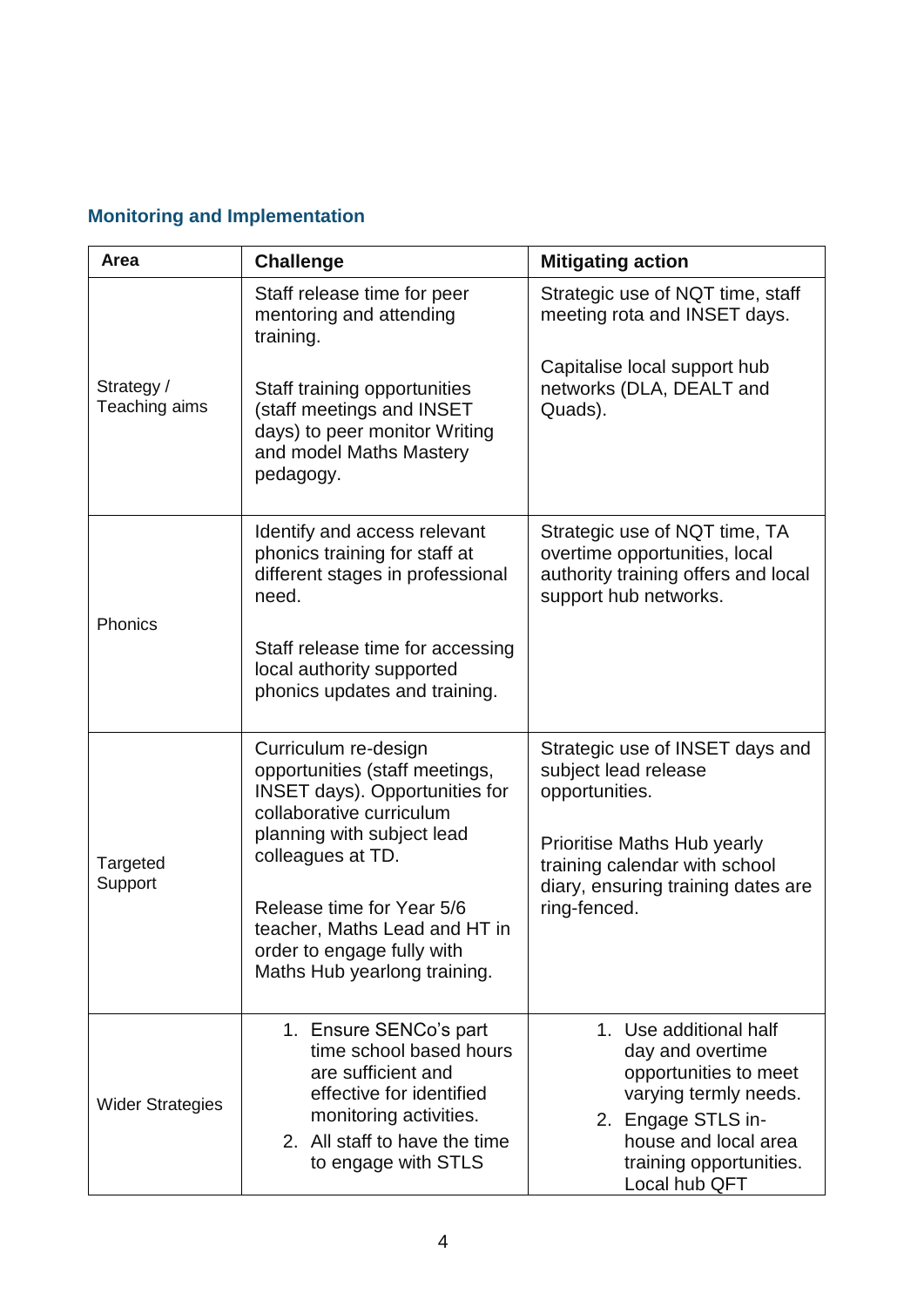| training and Quality First<br>Teaching training.                                                                                  | opportunities (e.g.<br>MAT INSET day)                                                                  |
|-----------------------------------------------------------------------------------------------------------------------------------|--------------------------------------------------------------------------------------------------------|
| 3. Limited opportunities for<br><b>Lead Safeguarding</b><br>Officer (based at TD) to<br>engage with pupils and<br>families at NB. | 3. Weekly strategic DSL<br>meetings and termly<br>ring-fenced<br>safeguarding &<br>attendance meetings |
| 4. Identify and access<br>appropriate training.<br>Ensure training impacts                                                        | at NB. Additional<br>adhoc support when<br>needed.                                                     |
| school practice.                                                                                                                  | 4. SENCo to identify and                                                                               |
| 5. Ensure all families are<br>engaged with,<br>supportive of, and<br>financially aware of Year                                    | attend training<br>alongside the TA<br>taking on the role of<br>mental health lead.                    |
| 6 residential.                                                                                                                    | 5. HT to engage with<br>parents of PP children<br>in order to support the<br>offer of funding.         |

# **Review of 2019 / 2020 aims and outcomes (completed July 2020)**

| Aim                                                                                                                                                                                                                                                    | <b>Outcome</b>                                                                                                                                                                                                                                                                                                                                                                                                   |
|--------------------------------------------------------------------------------------------------------------------------------------------------------------------------------------------------------------------------------------------------------|------------------------------------------------------------------------------------------------------------------------------------------------------------------------------------------------------------------------------------------------------------------------------------------------------------------------------------------------------------------------------------------------------------------|
| Priority 1.<br>Raise outcome in Writing across all key<br>stages by ensuring teaching staff and<br>support staff access training, modelling<br>and peer mentoring in developing high<br>expectations and effective strategies in<br>writing practices. | Following KS2 disadvantaged writing<br>progress score of -8.3 in 18/19, the 19/20<br>cohort have not had the opportunity to<br>register a progress score due to Covid-<br>19.<br>In-school tracking of PP students has<br>continued to enable teachers to focus on<br>those at risk of falling below the expected<br>standard as well as those in need of<br>accelerated progress and bespoke<br>interventions.  |
|                                                                                                                                                                                                                                                        | Curriculum changes, including a strategic<br>and rigorous approach to a richer writing<br>diet, especially across History,<br>Geography, Science and RE, were being<br>embedded, monitored and peer<br>supported up until school closure on 20 <sup>th</sup><br>March.<br>19/20 in-school tracking data, up until<br>20 <sup>th</sup> March, indicates that writing will<br>remain a key focus for disadvantaged |
|                                                                                                                                                                                                                                                        | pupils and teacher CPD in 20/21.                                                                                                                                                                                                                                                                                                                                                                                 |
| Priority 2.<br>Engage with Maths Hub in research<br>based Maths for Mastery teaching                                                                                                                                                                   | Following KS2 disadvantaged writing<br>progress score of -5.0 in 18/19, the 19/20<br>cohort have not had the opportunity to                                                                                                                                                                                                                                                                                      |